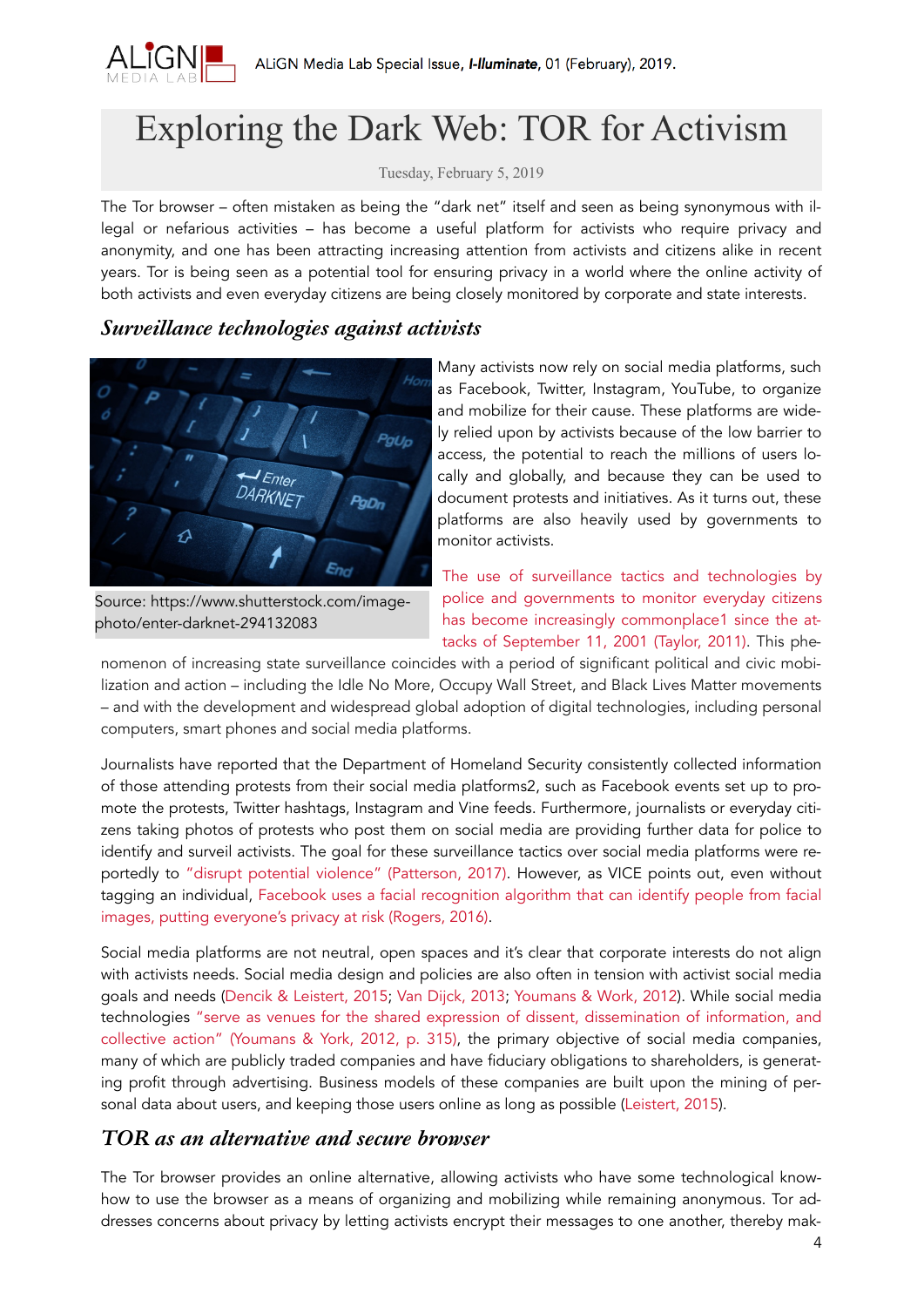

ing it difficult to find out who is sending messages to whom. Tor masks your IP address (which identifies your location and then your potential identity) to prevent it from be used by governments to censor parts of the web. In this case Tor acts similar to a VPN but is volunteer-run, not subject to subpoenas, and does not keep logs of user traffic. For a VICE special on how to not get hacked, Jeong [\(2017\)](https://motherboard.vice.com/en_us/article/a37m4g/the-motherboard-guide-to-avoiding-state-surveillance-privacy-guide) iden[tifies major reasons why people would want to use the Tor browser.](https://motherboard.vice.com/en_us/article/a37m4g/the-motherboard-guide-to-avoiding-state-surveillance-privacy-guide) These are: [trying to hide your identi](https://motherboard.vice.com/en_us/article/a37m4g/the-motherboard-guide-to-avoiding-state-surveillance-privacy-guide)[ty, using public Wi-Fi, avoiding government censorship, and/or protecting other users of Tor as Tor be](https://motherboard.vice.com/en_us/article/a37m4g/the-motherboard-guide-to-avoiding-state-surveillance-privacy-guide)[comes stronger the more people use it.](https://motherboard.vice.com/en_us/article/a37m4g/the-motherboard-guide-to-avoiding-state-surveillance-privacy-guide)

Although the Tor platform is often associated with the "dark web" based on the "darker" acts that occur using such encrypted communication technologies, as discussed in other parts of this issue, the anonymity of Tor has human rights and social justice implications. The "dark web" is often associated with the dangers that stem from its applicability for "dark" purposes such as criminal activity, buying and selling deadly weapons, illegal drugs, child pornography, ISIS communication, and White Supremacist communication. But the privacy and encryption offered by Tor are not just useful for criminal masterminds. These darker aspects are just a small percentage of what takes place on Tor. In [response to](https://www.theguardian.com/technology/2017/aug/23/dark-web-neo-nazis-tor-dissidents-white-supremacists-criminals-paedophile-rings) Neo-[Nazis turning to Tor for their continued mobilization \(Hern 2017\), leaders](https://www.theguardian.com/technology/2017/aug/23/dark-web-neo-nazis-tor-dissidents-white-supremacists-criminals-paedophile-rings) from the Tor Project [explained:](https://www.theguardian.com/technology/2017/aug/23/dark-web-neo-nazis-tor-dissidents-white-supremacists-criminals-paedophile-rings)

> *[We can't build free and open source tools that protect journalists, human rights activists,](https://www.theguardian.com/technology/2017/aug/23/dark-web-neo-nazis-tor-dissidents-white-supremacists-criminals-paedophile-rings)  [and ordinary people around the world if we also control who uses those tools ….](https://www.theguardian.com/technology/2017/aug/23/dark-web-neo-nazis-tor-dissidents-white-supremacists-criminals-paedophile-rings) Tor is de[signed to defend human rights and privacy by preventing anyone from censoring things,](https://www.theguardian.com/technology/2017/aug/23/dark-web-neo-nazis-tor-dissidents-white-supremacists-criminals-paedophile-rings)  [even us.](https://www.theguardian.com/technology/2017/aug/23/dark-web-neo-nazis-tor-dissidents-white-supremacists-criminals-paedophile-rings)*

Tor is neither "good" or "bad" just like the rest of the internet, however, what's important here is in how it is being used, who has access to this knowledge and who is often left out of the positive potentials of being anonymous online. As Jardine (2015) shows, the technology of the Tor platform can be used for both "darker" activities but also for democratic purposes. Data collected from [Tor's network from 2011](https://journals.sagepub.com/doi/pdf/10.1177/1461444816639976)  [and 2013 from over 157 countries demonstrate that although political repression drives most of Tor's](https://journals.sagepub.com/doi/pdf/10.1177/1461444816639976)  [usage \(Jardine, 2018](https://journals.sagepub.com/doi/pdf/10.1177/1461444816639976)), in 2015, for instance, with over 2.5 millions users on Tor, only 40% of Tor's browser was used for nefarious purposes while 60% wasn't.

The anonymity of Tor provides users the benefits of organizing and communicating online with some safety from surveillance. [The benefits of TOR are especially useful for those in countries with repressive](https://journals.sagepub.com/doi/pdf/10.1177/1461444816639976)  [governments that limit secure and private Internet access, and for those for journalists and activists to](https://journals.sagepub.com/doi/pdf/10.1177/1461444816639976)  [blow the whistle on corruption \(Jardine, 2015\).](https://journals.sagepub.com/doi/pdf/10.1177/1461444816639976) Examples of groups using these won't be that many be[cause the whole point is for them to remain to be private. However,](http://time.com/time-person-of-the-year-2015-runner-up-black-lives-matter/) [reporters have identified that Black](http://time.com/time-person-of-the-year-2015-runner-up-black-lives-matter/)  Lives Matter activists moved over to using Signal and Tor [to maintain privacy amongst the activists \(Alt](http://time.com/time-person-of-the-year-2015-runner-up-black-lives-matter/)[man, 2015\).](http://time.com/time-person-of-the-year-2015-runner-up-black-lives-matter/)

Tor, is, of course, not completely free from the risk of data and privacy breaches. There have been reports of security hacks and infiltration from the state and police that are concerning. Tor is left vulnerable through "weak links" in the computer network that is potentially logging more traffic that the node should be (Tor is hosted by volunteer computer nodes). This was how investigators were able to infiltrate ISIS communications (Roe, 2014). Police have also reportedly entered known child pornography forums, gathering information as a pretend pedophile. The FBI has also reportedly developed and used an application called Metasploit [to identify users hiding behind Tor's browser \(Poulsen, 2014\).](https://www.wired.com/2014/12/fbi-metasploit-tor/)

But for now, [Tor is still the better option](https://motherboard.vice.com/en_us/article/a37m4g/the-motherboard-guide-to-avoiding-state-surveillance-privacy-guide) than relying on VPNs, using WhatsApp Messenger for end-toend encryption of messages, or even [Signal, another popular application used for encryption and priva](https://motherboard.vice.com/en_us/article/a37m4g/the-motherboard-guide-to-avoiding-state-surveillance-privacy-guide)[cy while accessing and sharing online content \(Jeong, 2017\).](https://motherboard.vice.com/en_us/article/a37m4g/the-motherboard-guide-to-avoiding-state-surveillance-privacy-guide) The issues with many of these aforementioned applications in comparison to Tor is that they retain some metadata and, just like Facebook and Twitter, comply with data requests and court orders from government and local police authorities.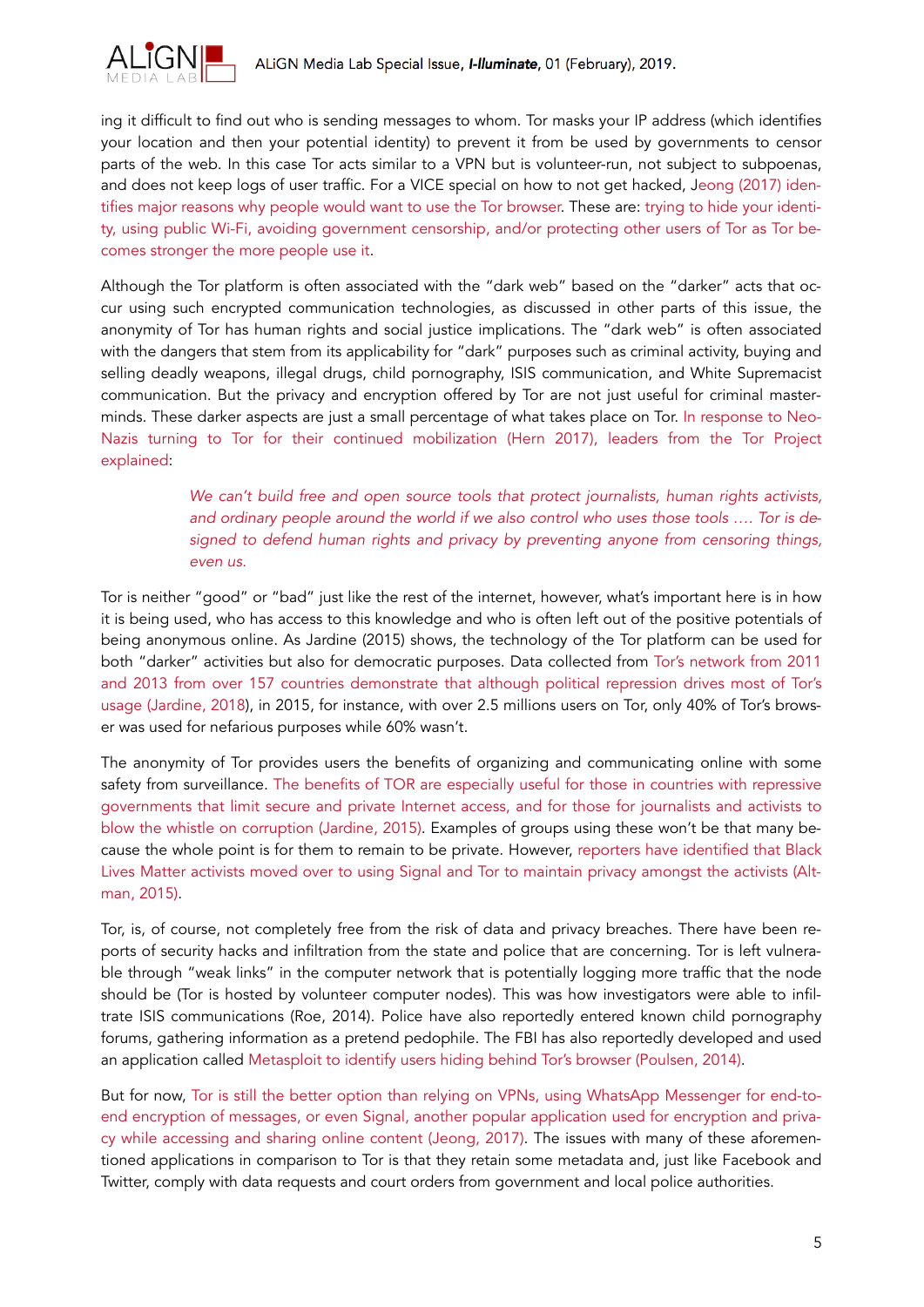

# *The TOR project*

Because the Tor browser is funded through the US government and military but run completely by volunteers, it's hard to say how long the browser will survive given the trend of increasing state surveillance. And as more activists turn to Tor, technical limitations could pose challenges, including the need to handle the uptake of users while ensuring enough volunteer computers are in place to keep traffic secure.

The [TOR Project,](https://www.torproject.org/) a non-profit organization that maintains the Tor software, is one example of a current initiative to expand Tor to everyone, beyond the criminal masterminds and spies that we often think of lurking in the dark depths of the Internet. The [Tor Project](https://www.torproject.org/) wants everyone to be using it, so this shows us its capabilities as more than just a space where evil lurks. Using Tor effectively still requires technical know-how and access to the Internet, and in countries with repressive governments, such access to Tor may be hard to penetrate.

Donating to the Tor project, which began [soliciting crowdfunding in](https://techcrunch.com/2015/11/24/tor-turns-to-crowdfunding-to-lessen-its-dependence-on-government-money/) 2015 (Russell, 2016), or becoming an active relay for computer nodes, are just a few ways to help ensure that the present and future of internet privacy is maintained for some of us until more of us demand action from our current browser and social media owners and more transparency from our governments in their interactions with them.

#### *Lessons for everyone else*

Corporate online surveillance is not just an issue that active protestors now need to worry about, but something that so many more of us are affected by in various ways. Recently, [the report of Facebook's](https://www.vox.com/policy-and-politics/2018/3/23/17151916/facebook-cambridge-analytica-trump-diagram)  secret Cambridge Analytica scandal [has fuelled the fire that non-consensual surveillance of users is](https://www.vox.com/policy-and-politics/2018/3/23/17151916/facebook-cambridge-analytica-trump-diagram)  [common place \(Chang, 2018\)](https://www.vox.com/policy-and-politics/2018/3/23/17151916/facebook-cambridge-analytica-trump-diagram). While the outing of such research studies has been a catalyst for improvement, with social media companies taking a more meaningful approach to educating users about privacy (Facebook and recent privacy notifications and suggestions to improve your privacy settings), users' data is still at risk given the legal authority of government authorities to access data through court order or through surveillance of digital technologies by agencies responsible for protecting national security.

Privacy is important for everyone who engages with online and networked forms of communication. Platforms like Tor help us to maintain our privacy to some extents. For activists engaged in social justice, this could provide a more secure way to organize and mobilize.

## *Works Cited:*

- Altman, A. (2015). "Person of the year, the short list: Black Lives Matter." In Time Magazine. Retrieved from [http://](http://time.com/time-person-of-the-year-2015-runner-up-black-lives-matter/) [time.com/time-person-of-the-year-2015-runner-up-black-lives-matter/](http://time.com/time-person-of-the-year-2015-runner-up-black-lives-matter/)
- Chang, A. (May 2, 2018). "The Facebook and Cambridge Analytica scandal, explained with a simple diagram." In Vox. Retrieved from [https://www.vox.com/policy-and-politics/2018/3/23/17151916/facebook-cambridge](https://www.vox.com/policy-and-politics/2018/3/23/17151916/facebook-cambridge-analytica-trump-diagram)[analytica-trump-diagram](https://www.vox.com/policy-and-politics/2018/3/23/17151916/facebook-cambridge-analytica-trump-diagram)
- Dencik, L. & Leistert, O. (2015). *[Critical perspectives on Social Media and Protest: Between Control and Emancipa](https://www.rowmaninternational.com/book/critical_perspectives_on_social_media_and_protest/3-156-3a5cf693-85a6-4840-9563-310348d31b89)[tion](https://www.rowmaninternational.com/book/critical_perspectives_on_social_media_and_protest/3-156-3a5cf693-85a6-4840-9563-310348d31b89).* Maryland: Rowman & Littlefield International.
- Hern. A. (Aug 23, 2017). "The dilemma of the dark web: Protecting neo-Nazis and dissidents alike." In *The Guardian*. Retrieved from [https://www.theguardian.com/technology/2017/aug/23/dark-web-neo-nazis-tor](https://www.theguardian.com/technology/2017/aug/23/dark-web-neo-nazis-tor-dissidents-white-supremacists-criminals-paedophile-rings)[dissidents-white-supremacists-criminals-paedophile-rings](https://www.theguardian.com/technology/2017/aug/23/dark-web-neo-nazis-tor-dissidents-white-supremacists-criminals-paedophile-rings)
- Igo, S. (Apr 10, 2018). "How you helped create the crisis in private data." In *The Conversation*. Retrieved from <https://theconversation.com/how-you-helped-create-the-crisis-in-private-data-94633>
- Jardine, E. (2015). "The Dark Web dilemma: Tor, anonymity and online policing." *Global Commission on Internet Governance Paper Series*, No. 21.

Retrieved from SSRN[:https://ssrn.com/abstract=2667711o](https://ssrn.com/abstract=2667711)r[http://dx.doi.org/10.2139/ssrn.2667711](https://dx.doi.org/10.2139/ssrn.2667711)

Jardine, E. (2018). "Tor, what is it good for? Political repression and the use of online anonymity-granting technologies."*New Media & Society*,*20*(2), 435-452. Retrieved from <https://journals.sagepub.com/doi/pdf/10.1177/1461444816639976>